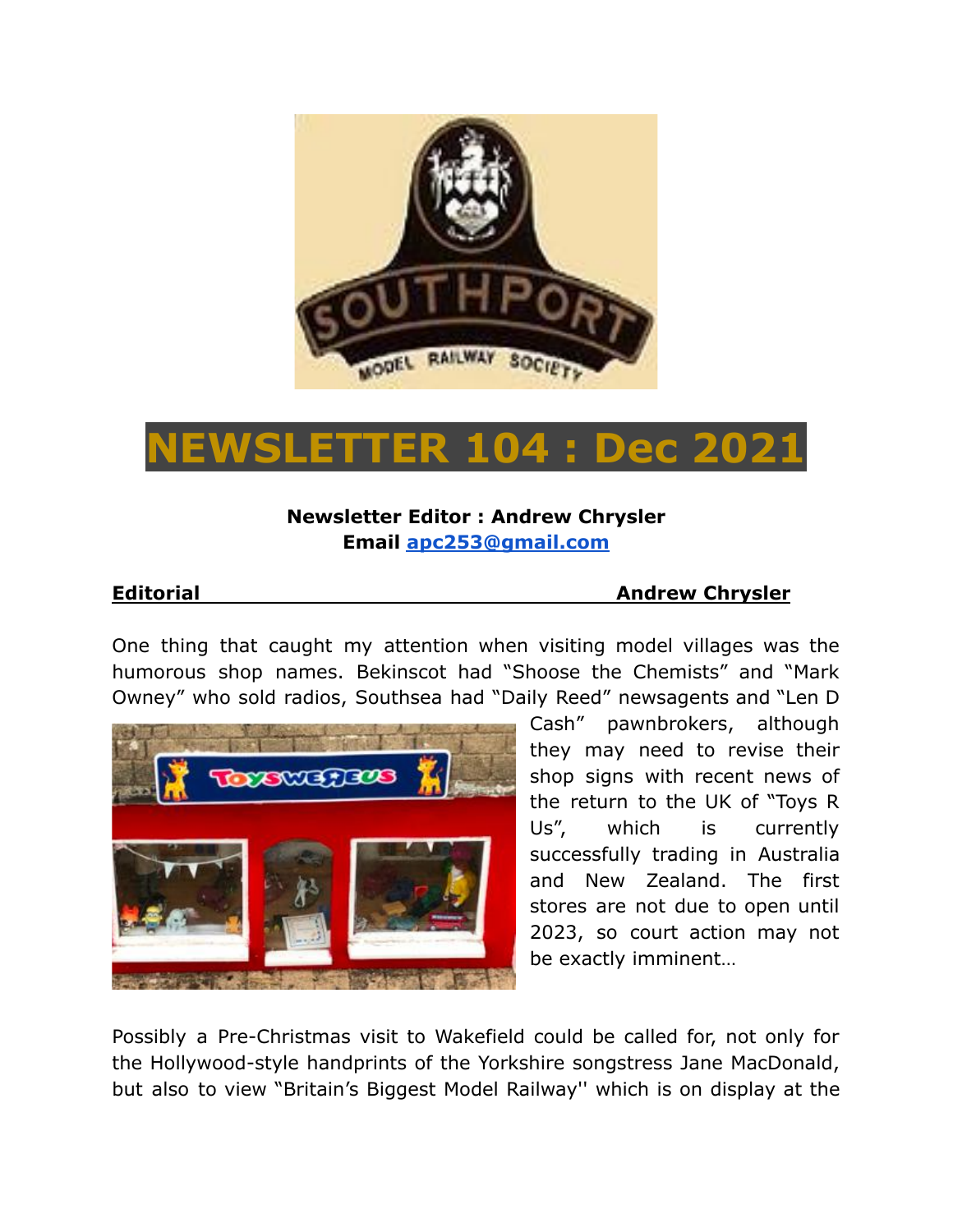Market Hall from 4th to 19th December. More information is available on line at

[https://experiencewakefield.co.uk/event/britain-s-biggest-model-railway-hea](https://experiencewakefield.co.uk/event/britain-s-biggest-model-railway-heaton-lodge-junction/) [ton-lodge-junction/](https://experiencewakefield.co.uk/event/britain-s-biggest-model-railway-heaton-lodge-junction/)

Elementary research indicates there is a local Premier Inn, and the menu of Mumbai Boss shows several interesting special dishes!



I guess the editorial wouldn't be complete without a paragraph about Island Line. Hana and Steve (of Brooke House B&B, Shanklin) took the first departure this morning. They sent this photograph, and report that the journey was far smoother than before, despite storm related signalling issues causing a

10 minute delay. It also probably wouldn't be the Island Line without a breakdown, and surely enough services ground to a halt shortly before 4 pm, with the cause being a lineside fire at Sandown caused by a blown conrail jumper cable. Service resumed after a couple of hours.



Derek Pratt has again been in contact, both with a contribution for "And Finally…" which is a reply to that of last month's issue, and also with the answer to his challenge of last month. It transpires that he was not modelling ex-Island Line class 483 trains after all, but SAR ballast wagons, of which two are on the Welsh Highland railway.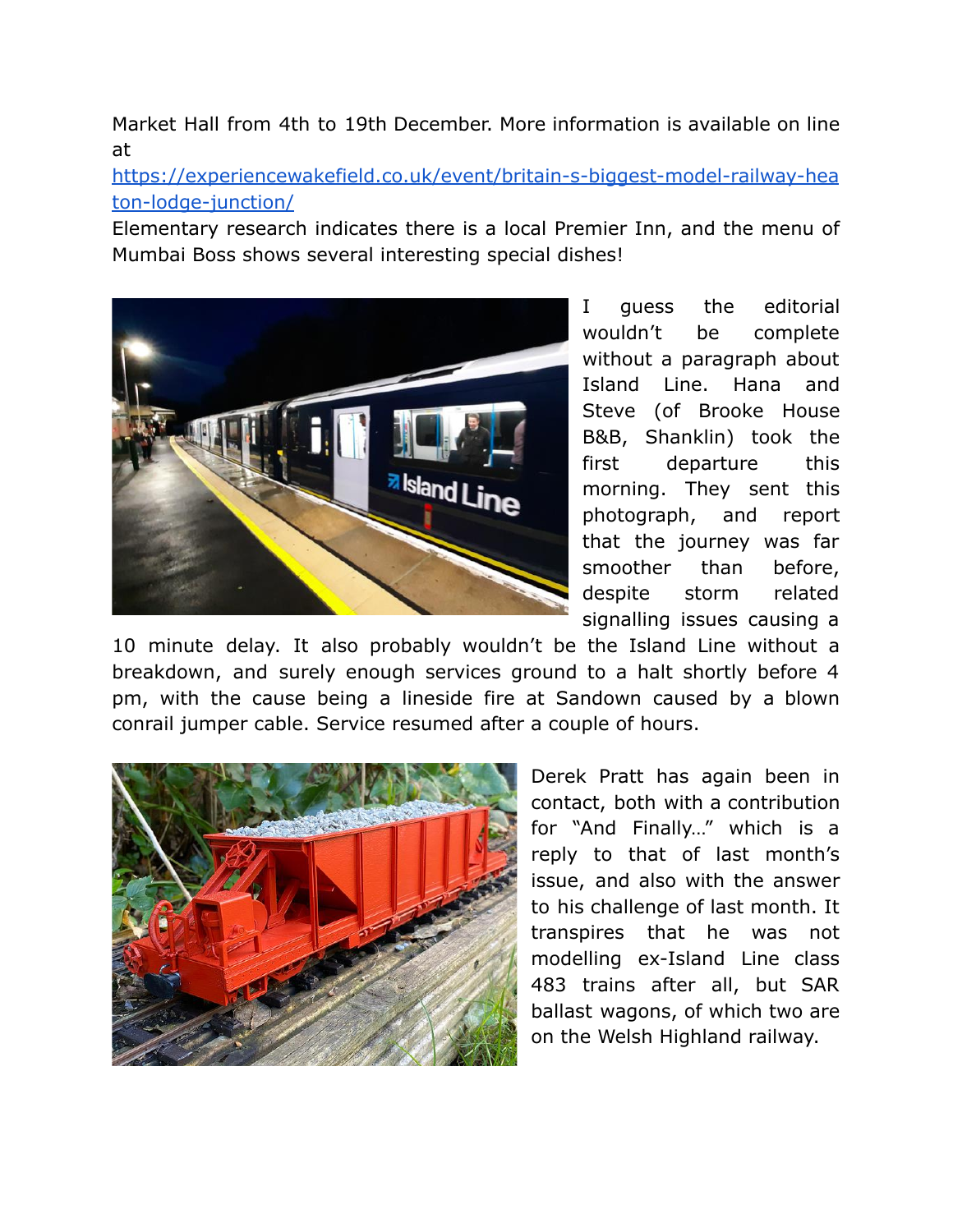With Christmas rapidly approaching, we can now look forward to the time of the year when model railways are allowed in every living room across the nation\*, even if limited to a simple circle under the tree.

\*Subject to management approval, of course…

Speaking of management, my wife was rather taken by this particular tree (I think she was impressed by the use of recycled materials) and she has promised to start work on our very own tree, which should be ready for next year. Hic!

All that remains is to wish you all the best for the Festive Season and a Happy New Year for 2022.

### **Chairman's Report Ian Shulver**



Our annual family model rail show in early November was certainly successful, both financially and socially. It was nice to see so many people, both the public and exhibitors, enjoying themselves - we had many favourable comments. Unfortunately we did not have the pleasure of Austin attending due to him having tested positive for Covid. However, he did manage to get a good selection of his rolling stock and track to Dave who set up and operated that as well as his own O gauge layout- thanks Dave.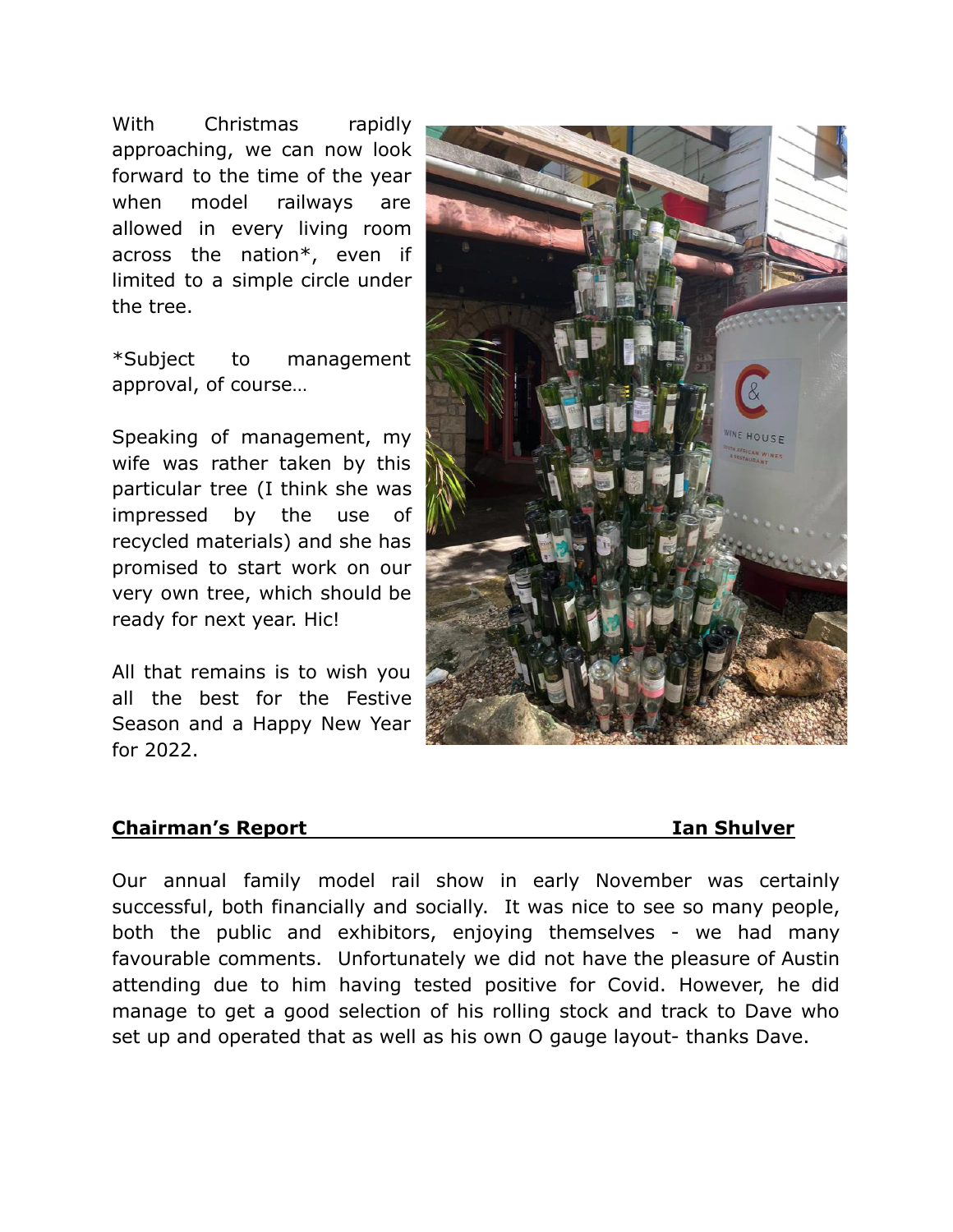On the day, the weather was really kind and I am sure Southport Model Engineers appreciated that. One slight disappointment was that we could have done with a couple more of our members to help operate our own club layouts, consequently I am giving plenty of advance notice for next year's show so that you can suitably organise your social and domestic arrangements. The date will be Saturday 12th November.

The last week of November saw us welcome a new member - Timothy. Timothy has very recently moved to Southport, visited our show, liked what he saw, and so joined. At present he does not have a layout but does have quite a bit of rolling stock, and will no doubt be bouncing ideas off our established members regarding track plans, baseboards construction and all the myriad things needed to build a successful layout.

As you probably know, the light in the shed failed and rather than try to find out whether it was the tube, choke or starter, we purchased a new LED unit. When going to shed now, you must remember to take your sunglasses - it is brilliant (boom boom).

As for modelling, HS9 is progressing slowly. Probably about 10m of track has been laid with another 50m or so to go as well as the passing loops. Two or three members have started to re-energise fishy tales - perhaps not in its original format, but as something more manageable. But more of that at a later date.

At the moment, these notes are being penned in a very snowy and cold Sheffield, but fortunately the wind has died down. As I was reading through them, I realised that once again we will not have any secretary's contribution, which leads me to make a heartfelt plea for someone to offer to take on that particular role. Jim will be a hard act to follow, but I am sure that one of you out there will fill the position.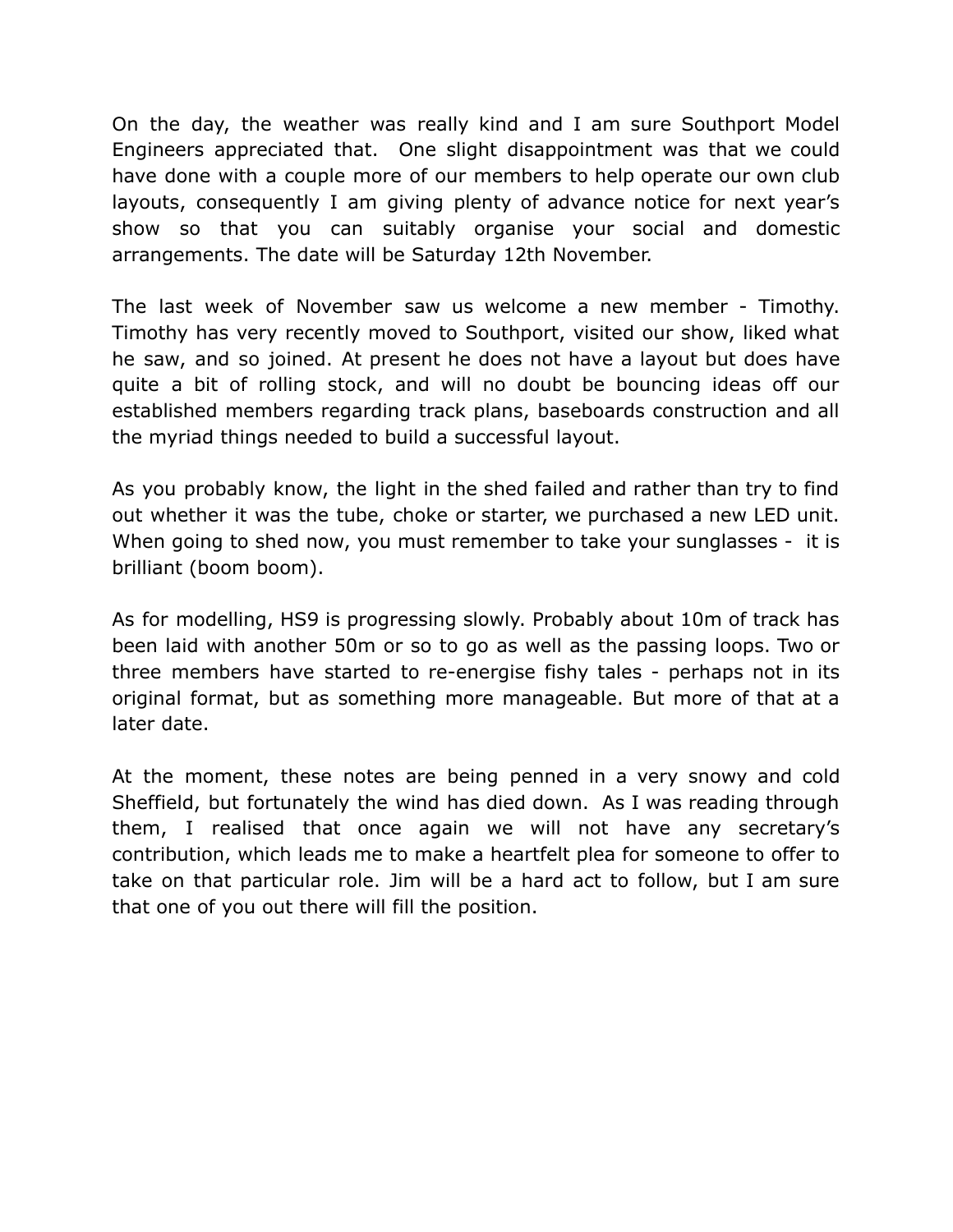### **Where's Andrew?**

Congratulations to Tony Kuivala who correctly identified my location last month, when I was at the Beer Heights Light Railway which is located at Pecorama in Devon, although I have to confess to mild disappointment that there appeared to be a total absence of beer - even light beer.



Fortunately we managed to make up for that later in the evening at Seaton - firstly at "The Shed steakhouse & grill" which comes most highly recommended, (indeed we went back the following night) and subsequently at the bar of the Premier Inn which was our base for our visit.

This month I am considerably further afield, at a recently built railway which has a connection with one closer to home, which was the answer to a previous "Where's Andrew?". But, where am I?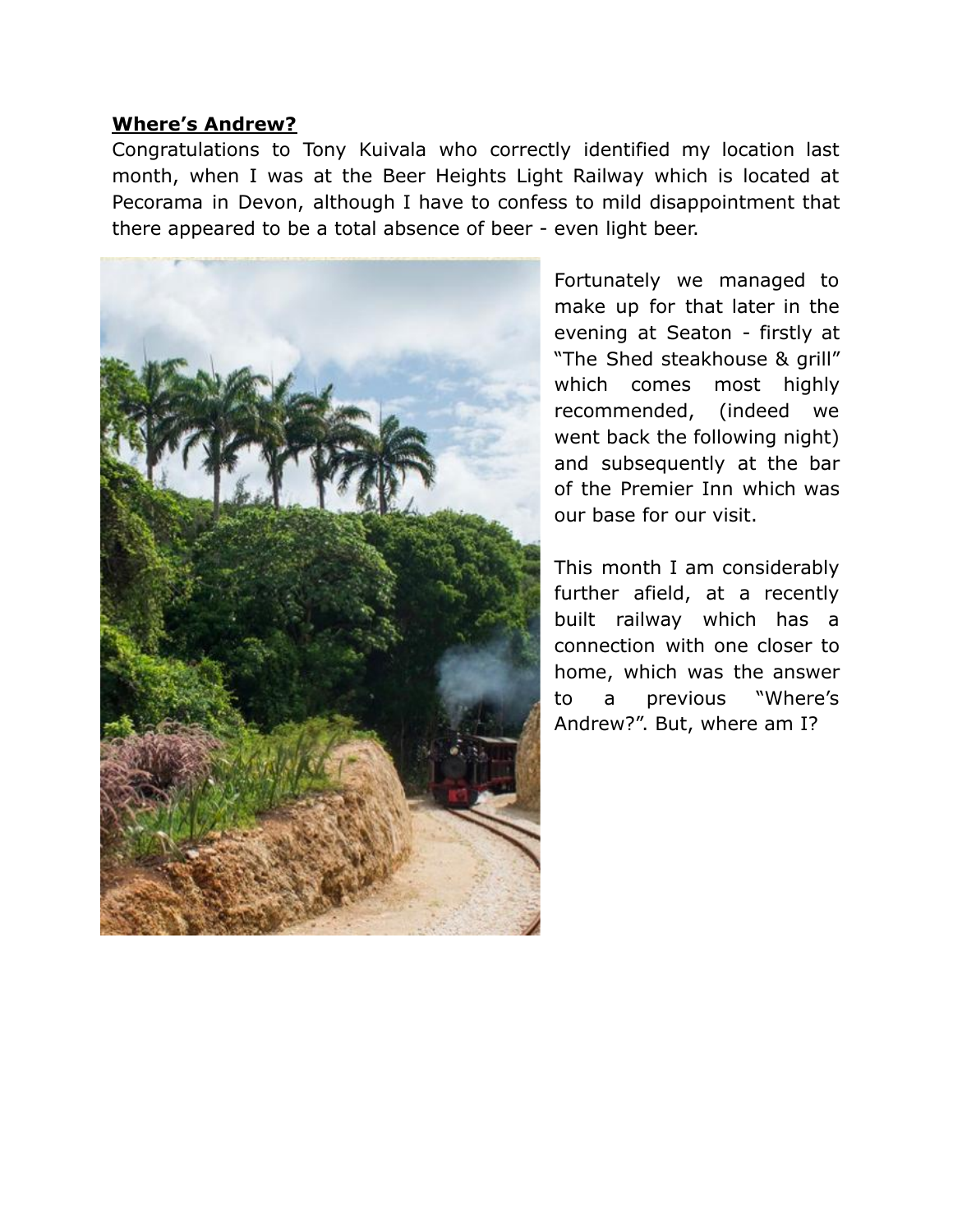# **Rigby Road trip (part 2)** Mike Sharples

Next, we went into the depot itself then had a look at the back roads of the depot where trams were awaiting restoration or just stored, and saw some old favourites - mine was tramnik 1 (aka the rocket tram) which I remember as a kid.

Then into the electrical shop where they had no 737 trawler tram illuminated up for us. The money for the tram itself came from the family that owns the Fisherman's Friend brand who personally put the money into the tram. Also in there where we saw stored blackpool standard 143 and one of the boat tram then next door to the depot, where we saw a few more balloons and different versions of trams stored.



Left - Tramnik 1. Centre - 737, illuminated. Right - Hovercraft (735)



Left - Western Train. Right - Blackpool Frigate (736)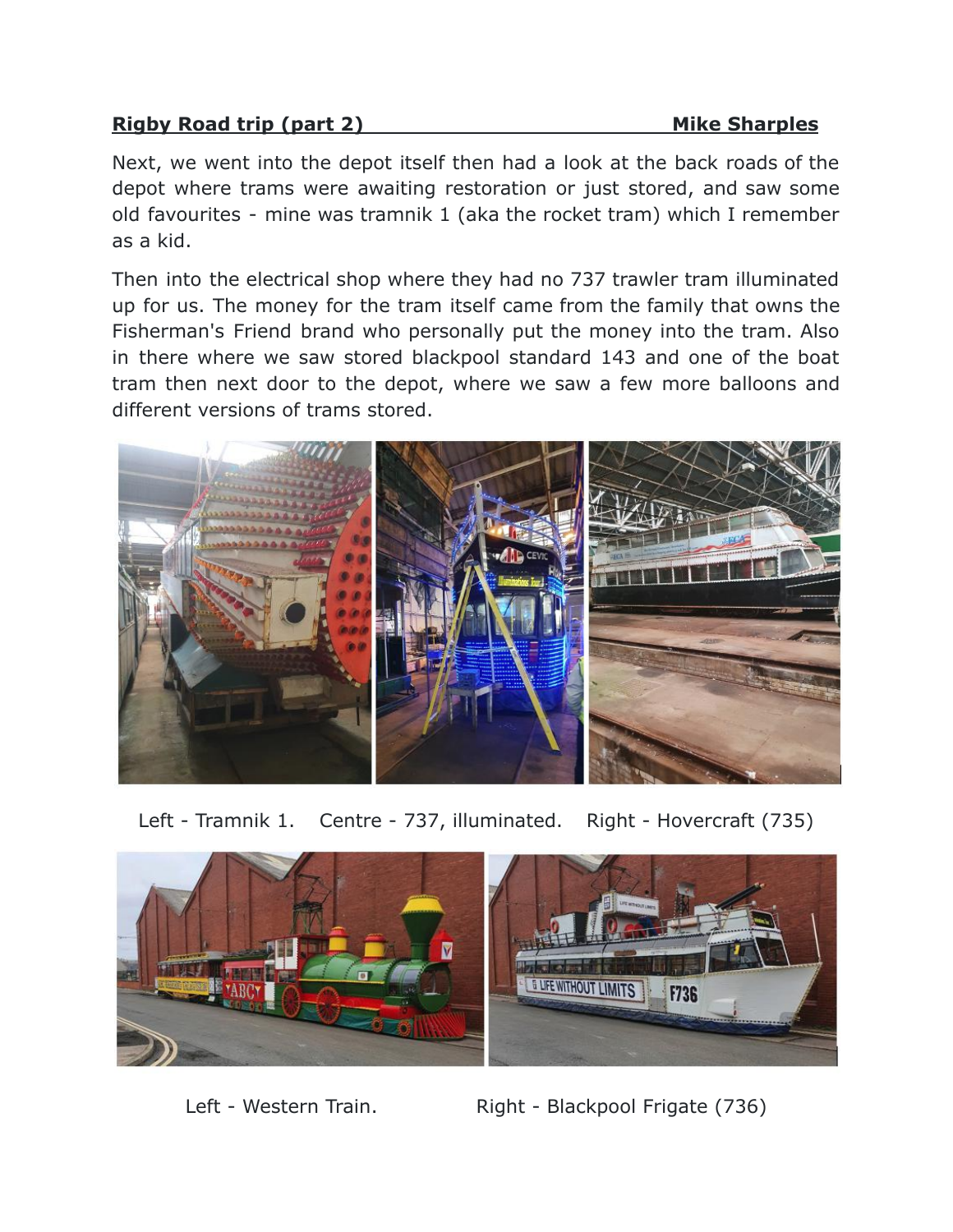### **Layout lighting Ian Shulver**

*I came across this in the weekly newsletter from World of Railways and I thought it might be of interest. We have all been to exhibitions where the hall lighting has left a lot to be desired and if a layout does not have its own integral lighting, then no matter how brilliant that layout might be, all the effort put in is wasted. Consequently, I have always tried to provide some lighting. But have I provided the correct lighting to enhance the layout?*

*Credit is given to Giles Favell, a theatrical consultant as well as a modeller, for the basics on which this article is based.*

Both in theatre and in model railways we strive to create a realistic, plausible world – one full-size, and the other to a much smaller scale, but both intended to draw us in, and free us from the distraction of the 'real' world.

With a model railway, we are mostly presenting an 'out-door scene' in 'daylight' to be viewed from the front and slightly above. Distractions serve to weaken or break the illusions that we are striving to create so provide a back-scene - sky or distant view. This hides the view of inappropriate real-life that would otherwise be seen. Similarly, a nice fascia should be provided to smarten the layout front in the same way.

One of the most important aids to a good theatre performance is lighting and in the same way, a layout can be visually helped by good lighting – both at an exhibition and at home.

Aside from the colour (more of this later), we must firstly consider the beam angle and positions of the lights. Generally, if you walk outside, light coverage is even, unless you go into shadow. In the theatre, the textbook position for a light is 45 degrees to the side and 45 degrees in the vertical plane to enable good, even illumination. And this holds true for model layouts. All too often we see extremely nice layouts that are poorly lit towards the front, because the only available lighting is from above ("C" In the diagrams below). "A" is the ideal situation  $-$  any shadows fall towards the back and the front of any object is well lit.In the theatre, it is comparatively simple to achieve this directionality, but it may not be possible to rigidly adhere to this when lighting a model railway so "B" would be a decent compromise.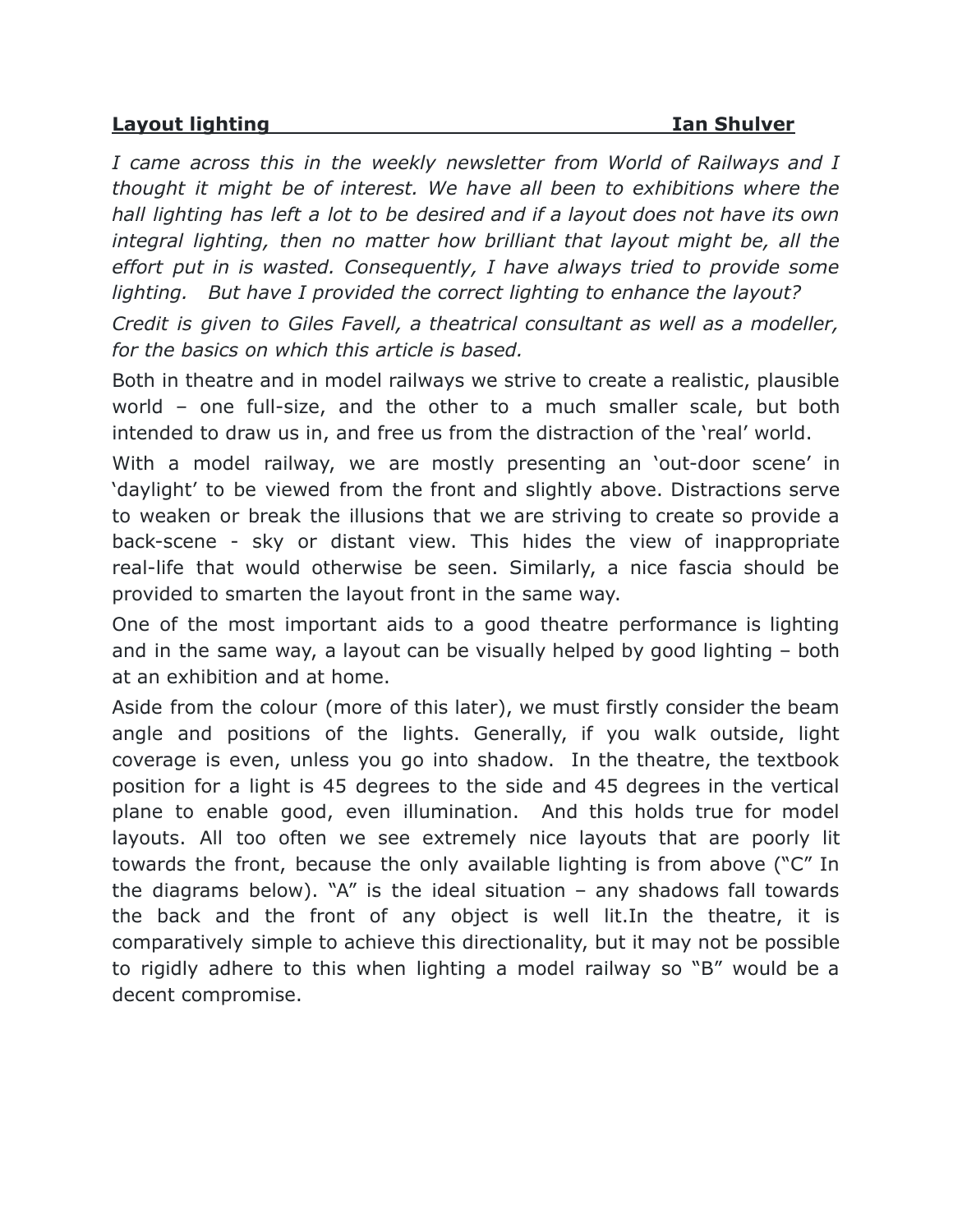

Most layouts portray the scene as during daylight hours, and generally during the middle part of the day. Real daylight is broadcast across a wide spectrum of wavelengths and, although it may look typically white, it is made up of all the colours of the spectrum to a greater or lesser extent. Artificial light sources, typically broadcast on much narrower wavelengths, making objects look flatter and more lifeless than in daylight. The diagram below shows the spectral intensity for daylight and various light sources.



Halogen lamps produce a good colour range, albeit on the warm side whilst traditional incandescent lamps also broadcast over a wide range but are warmer than halogens. Both these types produce a great deal of heat, however, and neither are energy efficient.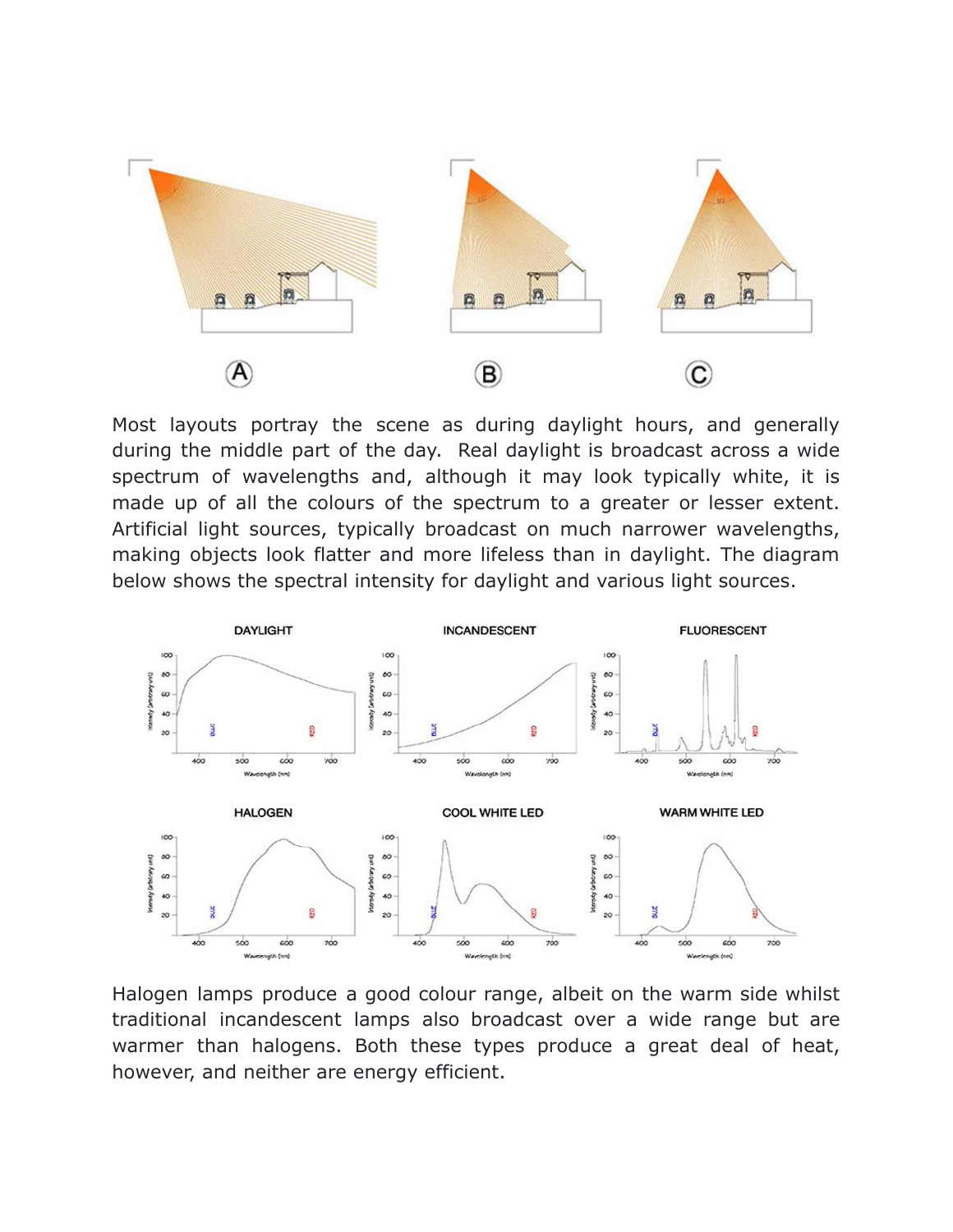Fluorescents can be unpleasantly 'spiky' in their output, giving 'flat' colours and a harshness to the lighting. LEDs broadcast a little more than their primary colour, but still aren't perfect. However, they are very low wattage, producing very little heat. LEDs come in various options – GU10 style, battens (fluorescent replacement), strips and panel lights. Some are even dimmable. And remember you can use two or more types of light to enhance effects.

As well as lighting directionality and spectrum, the temperature value of light should be considered. The table below indicates this for various times of the day and seasons although of course you would need to adjust the lighting intensity depending on whether you were trying to achieve a noon time scene or evening.

| Temperatu<br>re | Condition                            | Illumination type  |
|-----------------|--------------------------------------|--------------------|
| 6500K           | sunlight<br>with<br>blue/white sky   |                    |
| 6000K           |                                      | LED cool daylight  |
| 5740K           | average noon summer<br>sun           |                    |
| 5500K           |                                      | photographic white |
| 5070K           | winter<br>average<br>noon<br>sun     |                    |
| 5000K           | outdoor light for most<br>of the day |                    |
| 4500K           | late afternoon sun                   | LED neutral white  |
| 3500K           | 1hr after sunrise                    |                    |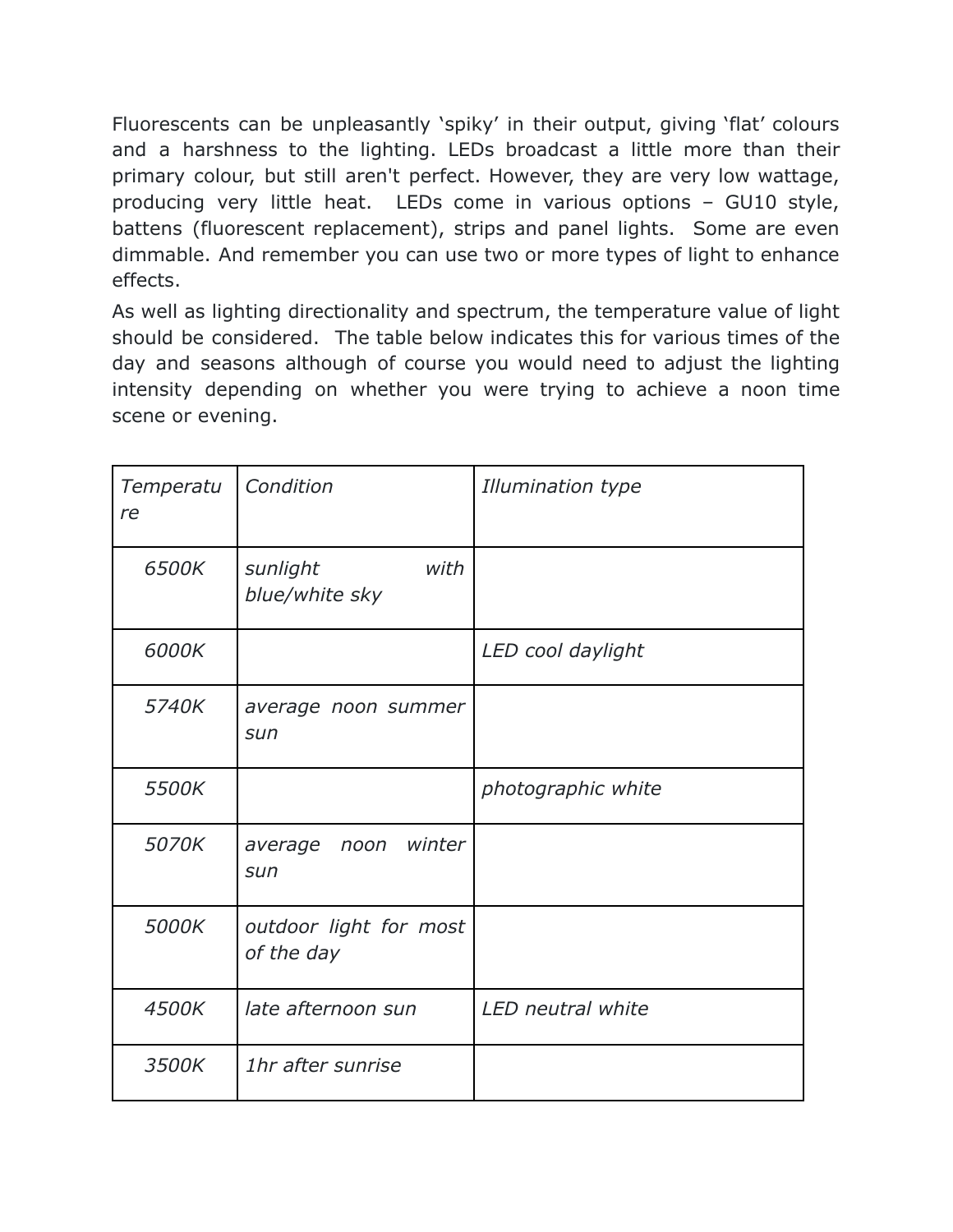| 3200-3400<br>K |                        | indoor<br>photo flood-standard<br>'white light' |
|----------------|------------------------|-------------------------------------------------|
| 3000K          |                        | 1000W incandescent tungsten<br>halogen lamp     |
| 2870K          |                        | 100W incandescent light bulb                    |
| 2500K          |                        | LED warm white                                  |
| K              | 2000-2500 dawn or dusk |                                                 |

*As well as following the guidance above, here are a few useful tips:*

*· Use the same light for your modelling (especially painting!) as you will use to light your layout. Different lights make the same object look different…*

*· Ensure shadows always come from the same direction.*

*· Season, time of day and weather will all dictate your lighting – if using different coloured LEDs, have them on dimmers so you can fine-tune or change your lighting.*

*· Daylight comes at us from all directions – even on a sunny day. Light is reflected from impurities in the atmosphere, the ground, or structures. The sunnier the day, the more unidirectional the light is.*

*· 'Specials' - lights that are focused to shine through doors and windows - provide shafts of sunlight or moonlight. These add to the mix, enhancing the layout.*

*· Paint any visible 'off-stage' areas black, or a very dark colour – it makes the intended focus much clearer.*